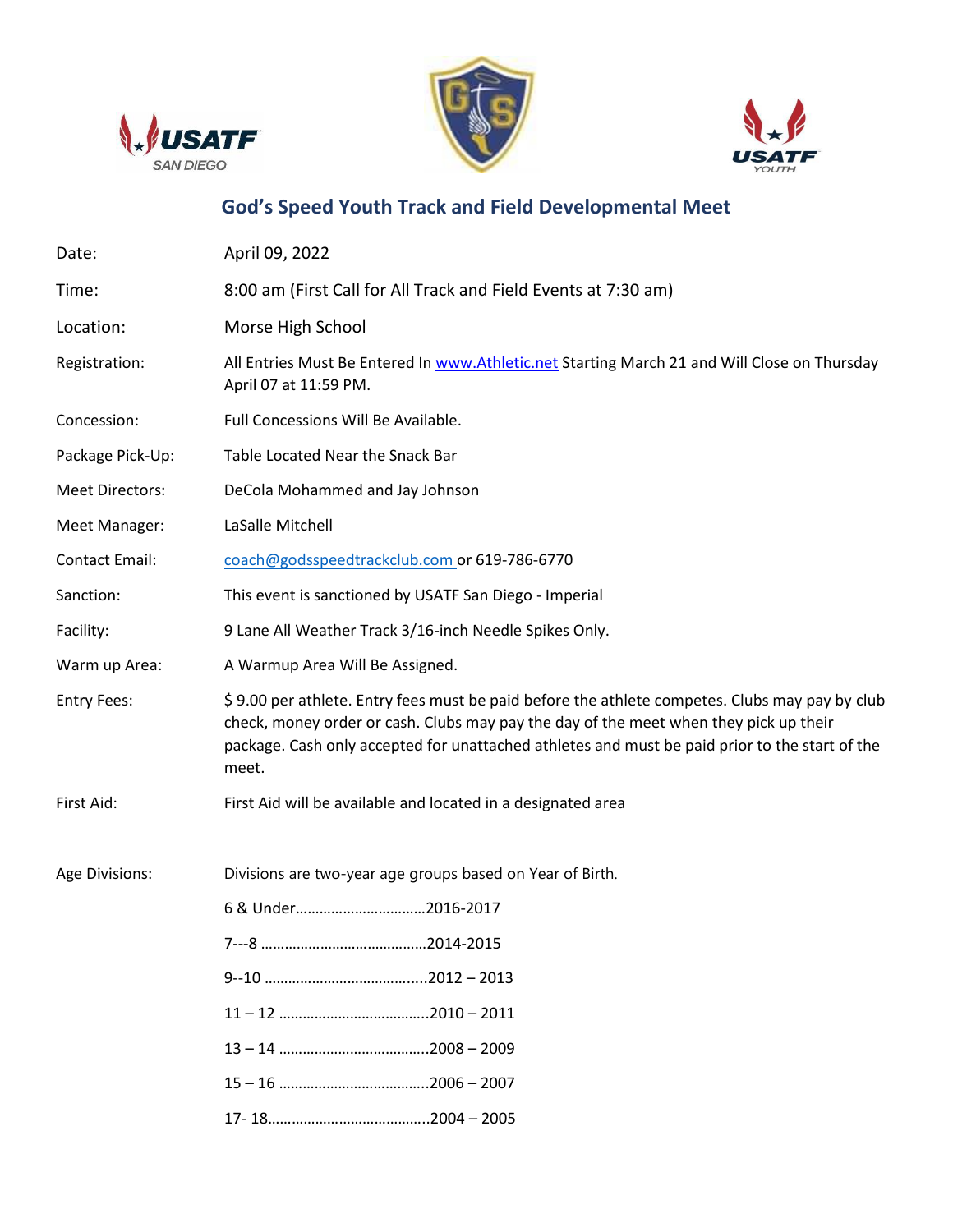





### **God's Speed Youth Track and Field Developmental Meet**

| <b>Event Limitations:</b> | 6 and Under (6U), 7-8, 9-10,11-12 are limited to three events only.                                                                                                                                                                                                                                                                                                                                                                                                                                                            |  |
|---------------------------|--------------------------------------------------------------------------------------------------------------------------------------------------------------------------------------------------------------------------------------------------------------------------------------------------------------------------------------------------------------------------------------------------------------------------------------------------------------------------------------------------------------------------------|--|
|                           | $13 - 14$ , $15 - 16$ , $17 - 18$ are limited to four events.                                                                                                                                                                                                                                                                                                                                                                                                                                                                  |  |
| Awards:                   | Medals to Top 3 in Each Event - Ribbons Awarded to 4 <sup>th</sup> -8 <sup>th</sup> Places.                                                                                                                                                                                                                                                                                                                                                                                                                                    |  |
| Check-in:                 | Report to the Clerk of the Course when the event is called. TWO CALLS will be given for each<br>event. Athletes in running events must report to the Clerk of the Course, ready to compete, and<br>stay in the area.                                                                                                                                                                                                                                                                                                           |  |
| Field Events:             | Report directly to that event when the event is called. Two calls will be given for each event.<br>Athletes competing in a called running event must check with the official in charge before<br>leaving to report to the Clerk of the Course. Athletes must report back to their field event within<br>5 minutes of completion of their running event. All athletes will be given FOUR ATTEMPS. No<br>other attempts will be allowed. All measurements are in metric. Each athlete will need to bring<br>their own implement. |  |

#### **NO WRITE IN ATHLETES WILL BE PERMITTED IN ANY EVENTS WITHOUT APPROVAL**

- Meet Results: Meet results will be at the meet and provided online at www.athletic.net
- Additional Information: This meet will have automatic timing. **No pets, peanuts or sunflower seeds allowed in the Stadium.** No food or sugary drinks are allowed on the infield (including Gatorade). Water only. Canopies must be secured on the top seating rows only.